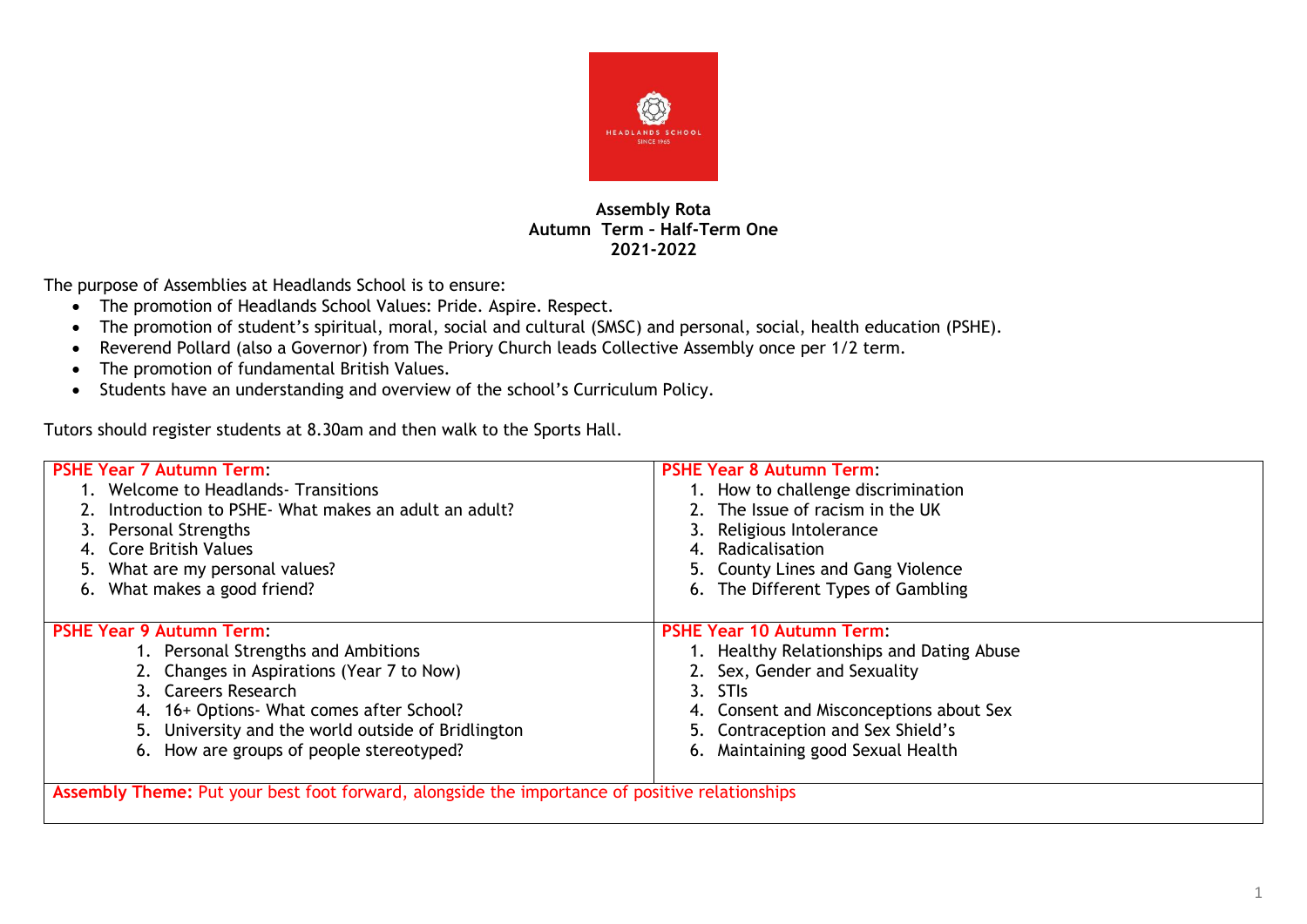| W/C          | <b>SLT</b>     | Word of the                 | Number of                             | Monday               | <b>Tuesday</b>       | Wednesday            | <b>Thursday</b>      | Friday                      |
|--------------|----------------|-----------------------------|---------------------------------------|----------------------|----------------------|----------------------|----------------------|-----------------------------|
| $\mathbf{a}$ |                | Week                        | the Week                              | Year 7               | Year 8               | Year 9               | Year 10              | Year 11                     |
| <b>PSHE</b>  |                |                             |                                       |                      |                      |                      |                      |                             |
| <b>DATE</b>  |                |                             |                                       |                      |                      |                      |                      |                             |
| 06/09        | <b>HOY/BBR</b> | <i>Rights</i> (noun)        | <b>Numerical</b>                      | N/A                  | N/A                  | <b>TBC</b>           | <b>TBC</b>           | <b>TBC</b>                  |
|              |                | That which is               | (adjective)                           |                      |                      |                      |                      |                             |
|              |                | morally correct.            | The nature of                         |                      |                      |                      |                      |                             |
|              |                | Human<br>E.g.               | a number.                             |                      |                      |                      |                      |                             |
|              |                | <b>Rights</b>               |                                       |                      |                      |                      |                      |                             |
|              |                | fundamental                 |                                       |                      |                      |                      |                      |                             |
|              |                | freedoms<br>and             |                                       |                      |                      |                      |                      |                             |
|              |                | liberties<br>that           |                                       |                      |                      |                      |                      |                             |
|              |                | every<br>person             |                                       |                      |                      |                      |                      |                             |
|              |                | should have as a            |                                       |                      |                      |                      |                      |                             |
|              |                | birth right.                |                                       |                      |                      |                      |                      |                             |
| 13/09        | <b>SBO</b>     | <b>Bullying (noun)</b>      | Concentration                         | Welcome/             | Welcome/             | Welcome/             | Welcome/             | Welcome/                    |
|              |                | Repeated<br>behaviour which | the<br>$\mathsf{I}$ s<br>abundance of | Headlands<br>Values/ | Headlands<br>Values/ | Headlands<br>Values/ | Headlands<br>Values/ | <b>Headlands</b><br>Values/ |
| Mon          |                | is intended to              | a constituent                         | Successes over       | Successes over       | Successes over       | Successes over       | Successes over              |
| 13/09 P1     |                | hurt                        |                                       | the Summer           | the Summer           | the Summer           | the Summer           | the Summer                  |
|              |                | someone<br>either           | divided by the<br>total volume        |                      |                      |                      |                      |                             |
|              |                | emotionally<br><b>or</b>    | of a mixture?                         |                      |                      |                      |                      |                             |
|              |                | physically.                 |                                       |                      |                      |                      |                      |                             |
|              |                | E.g. "Relational            |                                       |                      |                      |                      |                      |                             |
|              |                | bulling involves            |                                       |                      |                      |                      |                      |                             |
|              |                | deliberately                |                                       |                      |                      |                      |                      |                             |
|              |                | preventing                  |                                       |                      |                      |                      |                      |                             |
|              |                | from<br>someone             |                                       |                      |                      |                      |                      |                             |
|              |                | joining or being            |                                       |                      |                      |                      |                      |                             |
|              |                | part of a group,            |                                       |                      |                      |                      |                      |                             |
|              |                | whether it's a              |                                       |                      |                      |                      |                      |                             |
|              |                | table,<br>lunch             |                                       |                      |                      |                      |                      |                             |
|              |                | game, sport, or             |                                       |                      |                      |                      |                      |                             |
|              |                | activity.<br>social         |                                       |                      |                      |                      |                      |                             |
|              |                | Verbal<br>bullying          |                                       |                      |                      |                      |                      |                             |
|              |                | with<br>cruel               |                                       |                      |                      |                      |                      |                             |
|              |                | spoken<br>words,            |                                       |                      |                      |                      |                      |                             |
|              |                | calling,<br>name            |                                       |                      |                      |                      |                      |                             |
|              |                | disrespect                  |                                       |                      |                      |                      |                      |                             |
|              |                | comments about              |                                       |                      |                      |                      |                      |                             |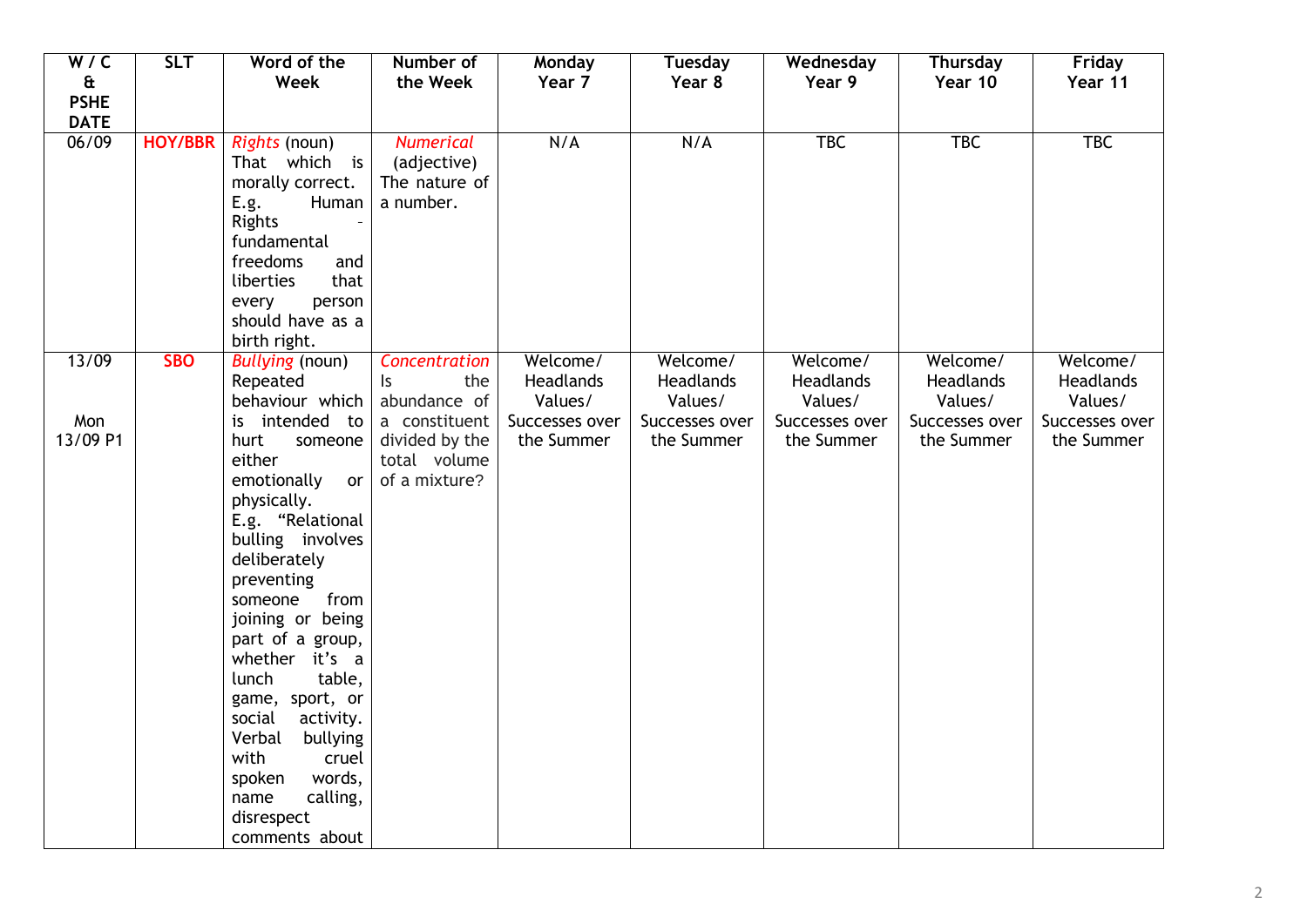|                                         |            | someone's                                                                                                                                                                                                                                             |                                                                                                                                                                           |                                                                  |                                                                  |                                                                  |                                                                  |                                                                  |
|-----------------------------------------|------------|-------------------------------------------------------------------------------------------------------------------------------------------------------------------------------------------------------------------------------------------------------|---------------------------------------------------------------------------------------------------------------------------------------------------------------------------|------------------------------------------------------------------|------------------------------------------------------------------|------------------------------------------------------------------|------------------------------------------------------------------|------------------------------------------------------------------|
| 20/09<br>Mon<br>20/09 P3                | <b>AED</b> | appearance"<br>Diversity (noun)<br>The fact of many<br>different types<br>of things or<br>people being<br>included in<br>something; a<br>range of<br>different things<br>or people.<br>E.g. "This city is<br>known for its<br>cultural<br>diversity." | <b>Number facts</b><br>Are simple<br>addition,<br>subtraction,<br>multiplication<br>and division<br>facts which<br>are<br>sometimes<br>referred to as<br>number<br>bonds. | Positive<br>Discipline/<br>Behaviour for<br>Learning<br>/Rewards | Positive<br>Discipline/<br>Behaviour for<br>Learning<br>/Rewards | Positive<br>Discipline/<br>Behaviour for<br>Learning<br>/Rewards | Positive<br>Discipline/<br>Behaviour for<br>Learning<br>/Rewards | Positive<br>Discipline/<br>Behaviour for<br>Learning<br>/Rewards |
| 27/09<br>Mon<br>27/09<br>P <sub>5</sub> | <b>JRE</b> | Prejudice (verb)<br>To give rise to<br>prejudice in<br>someone. To<br>cause harm to.<br>E.g. "A person<br>may hold a<br>prejudiced view<br>towards a<br>certain race or<br>gender."                                                                   | <b>Number</b><br>density<br>Is an<br>intensive<br>quantity used<br>to describe<br>the degree of<br>concentration<br>of countable<br>objects in<br>physical<br>space.      | Love of<br>learning - Awe<br>Inspiring<br>Curriculum<br>(SMSC)   | Love of<br>learning - Awe<br>Inspiring<br>Curriculum<br>(SMSC)   | Love of<br>learning - Awe<br>Inspiring<br>Curriculum<br>(SMSC)   | Love of<br>learning - Awe<br>Inspiring<br>Curriculum<br>(SMSC)   | Love of<br>learning - Awe<br>Inspiring<br>Curriculum<br>(SMSC)   |
| 04/10<br>Tues<br>05/10 P1               | <b>BBR</b> | Family (noun)<br>A group<br>consisting of<br>"parents" and<br>children living<br>together as a<br>unit<br>E.g. Mum, Dad,<br>Step-Parents,<br>Single Parent,<br>Aunties &<br>Uncles,<br>Grandparents,                                                  | <b>Atomic Mass</b><br>The mass of<br>an atom of a<br>chemical<br>element<br>expressed in<br>atomic mass<br>units.                                                         | Character<br>Development<br>within Team<br>Headlands             | Character<br>Development<br>within Team<br><b>Headlands</b>      | Character<br>Development<br>within Team<br>Headlands             | Character<br>Development<br>within Team<br>Headlands             | Character<br>Development<br>within Team<br><b>Headlands</b>      |